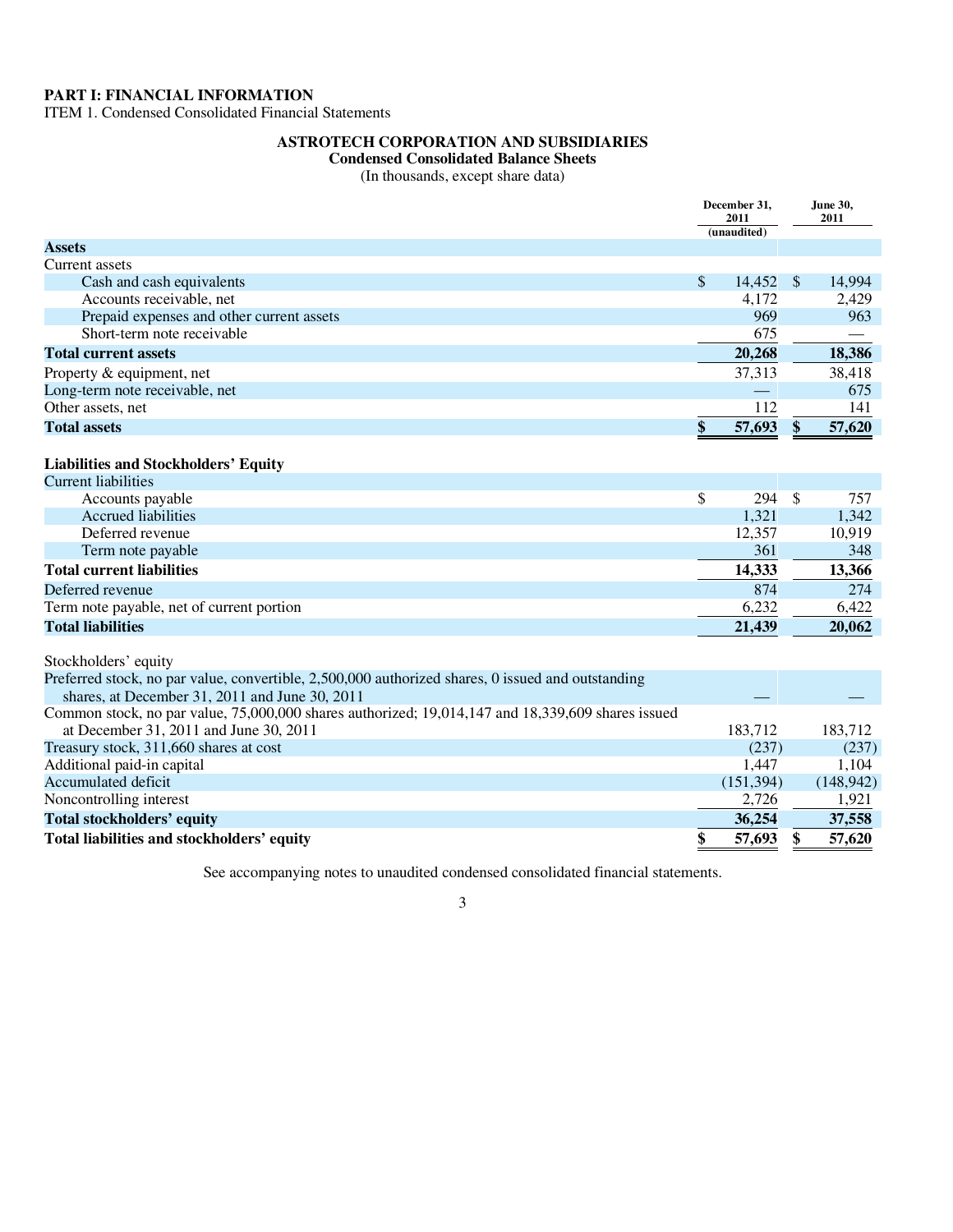### **ASTROTECH CORPORATION AND SUBSIDIARIES**

# **Condensed Consolidated Statements of Operations**

(In thousands, except per share data)

|                                                                   | <b>Three Months Ended</b><br>December 31, |             |               | <b>Six Months Ended</b><br>December 31, |              |                          |               |         |
|-------------------------------------------------------------------|-------------------------------------------|-------------|---------------|-----------------------------------------|--------------|--------------------------|---------------|---------|
|                                                                   |                                           | 2011        |               | 2010                                    |              | 2011                     |               | 2010    |
|                                                                   |                                           | (unaudited) |               |                                         |              | $(\overline{unaudited})$ |               |         |
| Revenue                                                           | \$                                        | 3,676       | <sup>\$</sup> | 4,641                                   | $\mathbb{S}$ | 8,516                    | $\mathcal{S}$ | 9,947   |
| Cost of revenue                                                   |                                           | 3,108       |               | 3,438                                   |              | 6,034                    |               | 6,924   |
| <b>Gross profit</b>                                               |                                           | 568         |               | 1,203                                   |              | 2,482                    |               | 3,023   |
| Operating expenses:                                               |                                           |             |               |                                         |              |                          |               |         |
| Selling, general and administrative                               |                                           | 1,708       |               | 2,119                                   |              | 3,637                    |               | 4,426   |
| Research and development                                          |                                           | 746         |               | 883                                     |              | 1,504                    |               | 1,706   |
| Total operating expenses                                          |                                           | 2,454       |               | 3,002                                   |              | 5,141                    |               | 6,132   |
| <b>Loss from operations</b>                                       |                                           | (1,886)     |               | (1,799)                                 |              | (2,659)                  |               | (3,109) |
| Interest and other expense, net                                   |                                           | (59)        |               | (35)                                    |              | (133)                    |               | (138)   |
| Loss before income taxes                                          |                                           | (1, 945)    |               | (1, 834)                                |              | (2,792)                  |               | (3,247) |
| Income tax expense                                                |                                           | (7)         |               | (5)                                     |              | (12)                     |               | (11)    |
| <b>Net loss</b>                                                   |                                           | (1,952)     |               | (1, 839)                                |              | (2, 804)                 |               | (3,258) |
| Less: Net loss attributable to noncontrolling interest            |                                           | (166)       |               | (277)                                   |              | (352)                    |               | (534)   |
| <b>Net loss attributable to Astrotech Corporation</b>             | \$                                        | (1,786)     | S             | (1, 562)                                |              | (2, 452)                 |               | (2,724) |
| Net loss per share attributable to Astrotech Corporation, basic   | \$                                        | $(0.10)$ \$ |               | $(0.09)$ \$                             |              | $(0.13)$ \$              |               | (0.15)  |
| Weighted average common shares outstanding, basic                 |                                           | 18,445      |               | 17,853                                  |              | 18,285                   |               | 17,627  |
| Net loss per share attributable to Astrotech Corporation, diluted | $\mathcal{S}$                             | $(0.10)$ \$ |               | $(0.09)$ \$                             |              | $(0.13)$ \$              |               | (0.15)  |
| Weighted average common shares outstanding, diluted               |                                           | 18,445      |               | 17,853                                  |              | 18,285                   |               | 17,627  |

See accompanying notes to unaudited condensed consolidated financial statements.

4